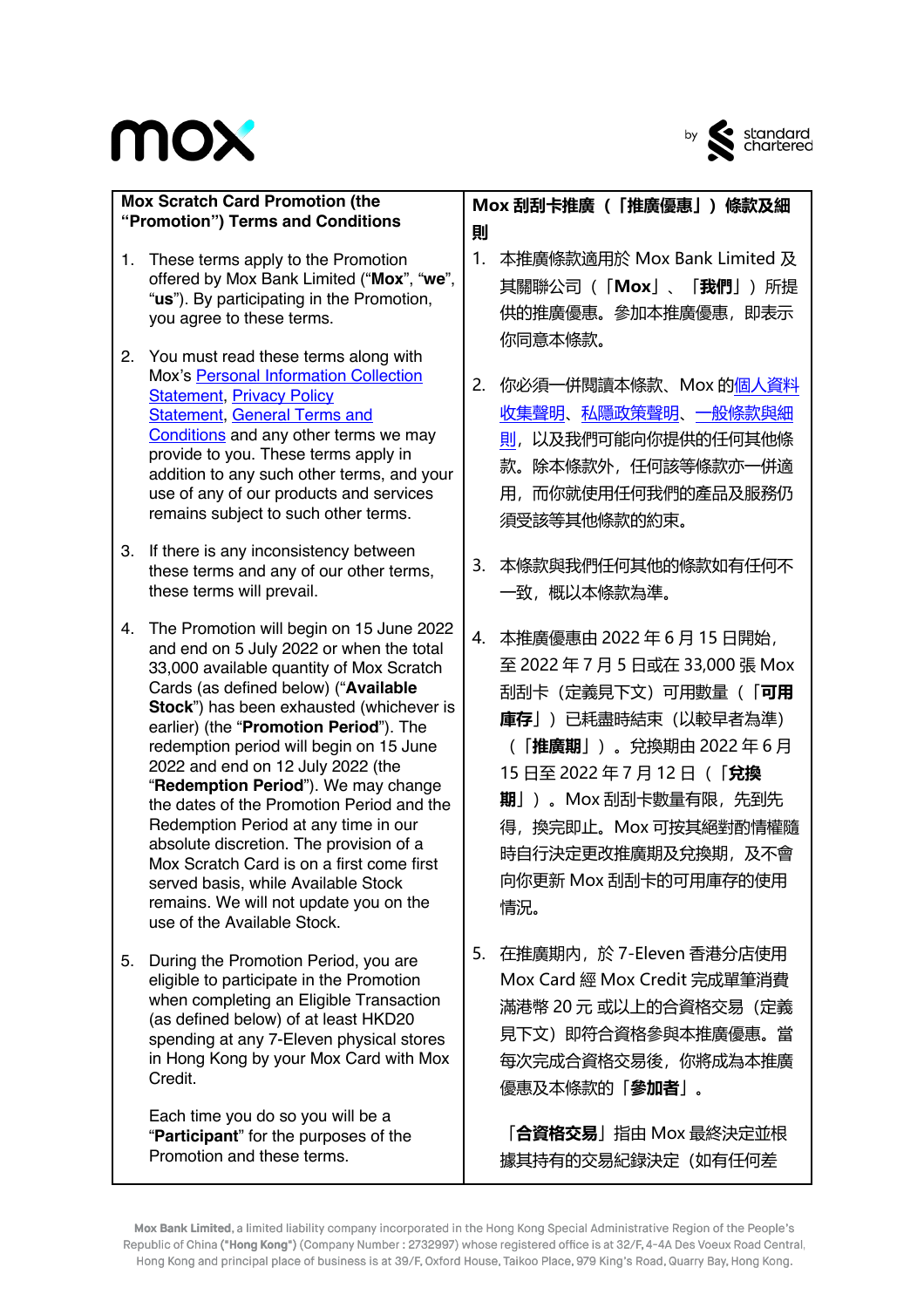## **MOX**



by standard<br>chartered

Each "**Eligible Transaction**" is ultimately determined by Mox as so in our absolute discretion based on transaction records held by Mox (which are final and conclusive in case of any discrepancy). The following types of transactions are not considered to be an Eligible Transaction:

- (a) transactions which are not eligible for CashBack – see clause 7.5 in Schedule 1 to the General Terms and Conditions (Terms and conditions for accounts and card management);
- (b) e-wallet top-ups including but not limited to, transactions conducted via WeChat Pay and Octopus top-ups via Apple Pay; and
- (c) purchase of cigarettes and charge of plastic shopping bag.
- 6. Subject to clause 7 of these terms, each time you become a Participant during the Promotion Period, one "**Mox Scratch Card**" will be available in your Mox app on.
- 7. Each Mox Scratch Card has a single cash value of between HKD10 and HKD20 (the "**Mox Scratch Card Cash Reward**"). You are eligible to receive up to and including three Mox Scratch Cards during the Promotion Period. You can only receive up to one Mox Scratch Card per day.
- 8. Participants can only redeem the respective Mox Scratch Card Cash Reward after the Eligible Transaction is settled (i.e. appear as "**completed**" in the Mox app) and within the Redemption Period. Participants will be required to comply with any instructions or requirements as set out in the Mox app relating to the redemption of a Mox Scratch Card and its related Mox Scratch Card Cash Reward. If Participants fail to do so during the Redemption Period, any Mox Scratch Card (and related Mox
- 異,以 Mox 其持有的交易紀錄為準)。 以下交易不視作為合資格交易,包括:
- (a) 不合資格享有現金回贈的交易,詳情 請參閱一般條款及細則附表 1 的第 7.5 條(戶口及卡管理條款及細則);
- (b) 增值電子錢包,包括但不限於通過微 信支付進行的交易,以及通過 Apple Pay 增值八達通卡的交易;及
- (c) 購買香煙及塑膠袋的收費。
- 6. 受制於本條款第 7 條, 在推廣期内, 每次 成為參加者後,可於 Mox app 獲享最多 1 張「**Mox 刮刮卡**」。
- 7. 每張 Mox 刮刮卡的單次現金價值為港幣 10 元至港幣 20 元(「**Mox 刮刮卡現金 獎賞**」)。每位參加者於推廣期內可獲享 最多並包括 3 張 Mox 刮刮卡,而每天可 獲享最多 1 張 Mox 刮刮卡。
- 8. 參加者須於兌換期內及合資格交易已結算 後(即在 Mox app 顯示為「**完成**」)方 可憑 Mox 刮刮卡兌換相應的 Mox 刮刮卡 現金獎賞。參加者必須遵守 Mox app 所 顯示的任何有關兌換 Mox 刮刮卡及其相 應的 Mox 刮刮卡現金獎賞的指引或要 求。若參加者於兌換期期間未能遵守上述 規定,將視為放棄任何 Mox 刮刮卡及其 相應的 Mox 刮刮卡現金獎賞而不作補 償。
- 9. 參加者於兌換期內成功兌換的 Mox 刮刮 卡之現金獎賞將於 2022 年 7 月 12 日或 之前由 Mox 存入該合資格參加者的 Mox 戶口內。

Mox Bank Limited, a limited liability company incorporated in the Hong Kong Special Administrative Region of the People's Republic of China ("Hong Kong") (Company Number: 2732997) whose registered office is at 32/F, 4-4A Des Voeux Road Central, Hong Kong and principal place of business is at 39/F, Oxford House, Taikoo Place, 979 King's Road, Quarry Bay, Hong Kong.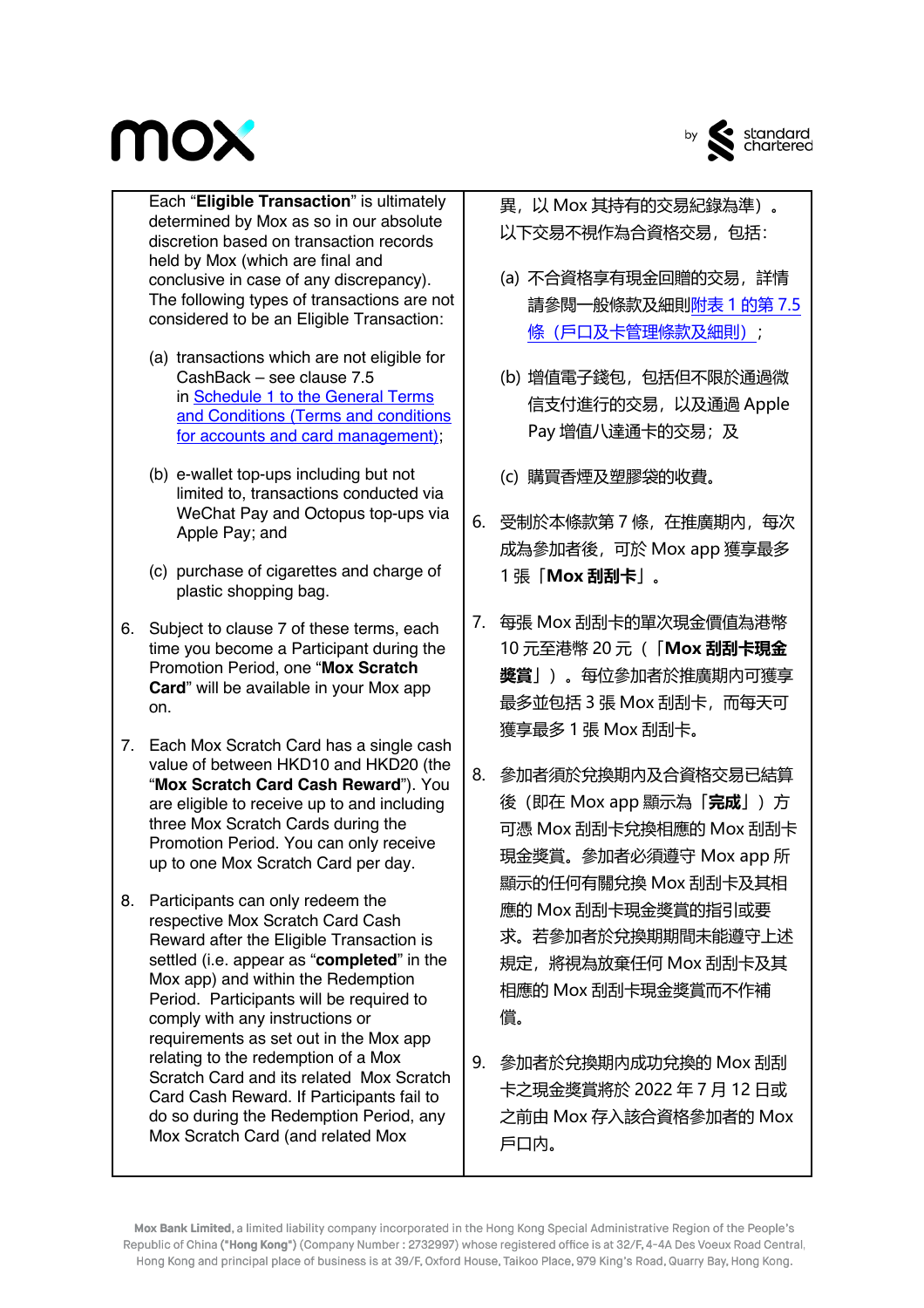



by standard<br>chartered

Scratch Card Reward) will be deemed forfeited.

- 9. The Mox Scratch Card Cash Reward related to a Mox Scratch Card that has been successfully redeemed by a Participant during the Redemption Period will be credited into that eligible Participant's Mox Account by Mox on or before 12 July 2022.
- 10. Each Participant is only eligible for Mox Scratch Card Cash Reward if:
	- (a) the Participant holds a valid and active Mox Account in his/her name when the Participant redeems the Mox Scratch Card Cash Reward and when Mox credits the Mox Scratch Card Cash Reward into his/her Mox Account, with that Mox Account not having been suspended or closed by the Participant or Mox or in arrears or default; and
	- (b) the Participant meets any additional requirements communicated by Mox, such as any requirements specified in connection with the Promotion.
- 11. Neither your participation in the Promotion nor your eligibility for a Mox Scratch Card may be transferred or assigned to any other person or exchanged or converted into any other benefit or right.
- 12. Mox reserves the right at any time, without notice or reason and in its sole discretion,  $t \cap$ 
	- (a) change, modify, suspend or terminate the Promotion or these terms (including the Available Stock, the eligibility criteria for being awarded a Mox Scratch Card and the monetary value of any Mox Scratch Card Cash Reward);
	- (b) refuse to offer or distribute to, or claw back from, a Participant, or cancel a Participant's ability to redeem, a Mox
- 10. 參加者須符合以下情況才可獲得 Mox 刮 刮卡現金獎賞:
	- (a) 當參加者兌換 Mox 刮刮卡現金獎賞, 以及在 Mox 將 Mox 刮刮卡現金獎賞 存入其 Mox 戶口時,參加者必須持有 有效、仍然生效並以自己名義開立的 Mox 戶口, 且該 Mox 戶口並未被 Mox 或該參加者暫停或關閉,也沒有 拖欠或違約;及
	- (b) 參加者符合 Mox 傳達的其他附加要 求,例如與本推廣優惠相關的任何要 求。
- 11. 你參與本推廣優惠或獲享 Mox 刮刮卡的 資格,均不得轉讓或分配給任何其他人, 也不得交換或轉換為任何其他利益或權 利。
- 12. Mox 保留全權酌情決定, 而不須另行通知 或提供理由隨時:
	- (a) 修訂、更改、暫停或終⽌本推廣優惠 或本條款(包括可用庫存、合資格獲 得 Mox 刮刮卡的標準, 以及任何 Mox 刮刮卡現金獎賞的現金價值);
	- (b) 基於任何 Mox 認為適當的理由, 取 消、收回、拒絕提供或分發參加者的 Mox 刮刮卡、其相應的 Mox 刮刮卡 現金獎賞及參加資格,包括但不限於 合資格交易已被退還或撤銷(全部或 部分),或當 Mox 認為參加者的 Mox 戶口存在任何非法、欺詐或異常 活動;及
	- (c) 作出與本推廣優惠相關的任何決定或 採取任何行動(包括拒絕或停止你參

Mox Bank Limited, a limited liability company incorporated in the Hong Kong Special Administrative Region of the People's Republic of China ("Hong Kong") (Company Number: 2732997) whose registered office is at 32/F, 4-4A Des Voeux Road Central, Hong Kong and principal place of business is at 39/F, Oxford House, Taikoo Place, 979 King's Road, Quarry Bay, Hong Kong.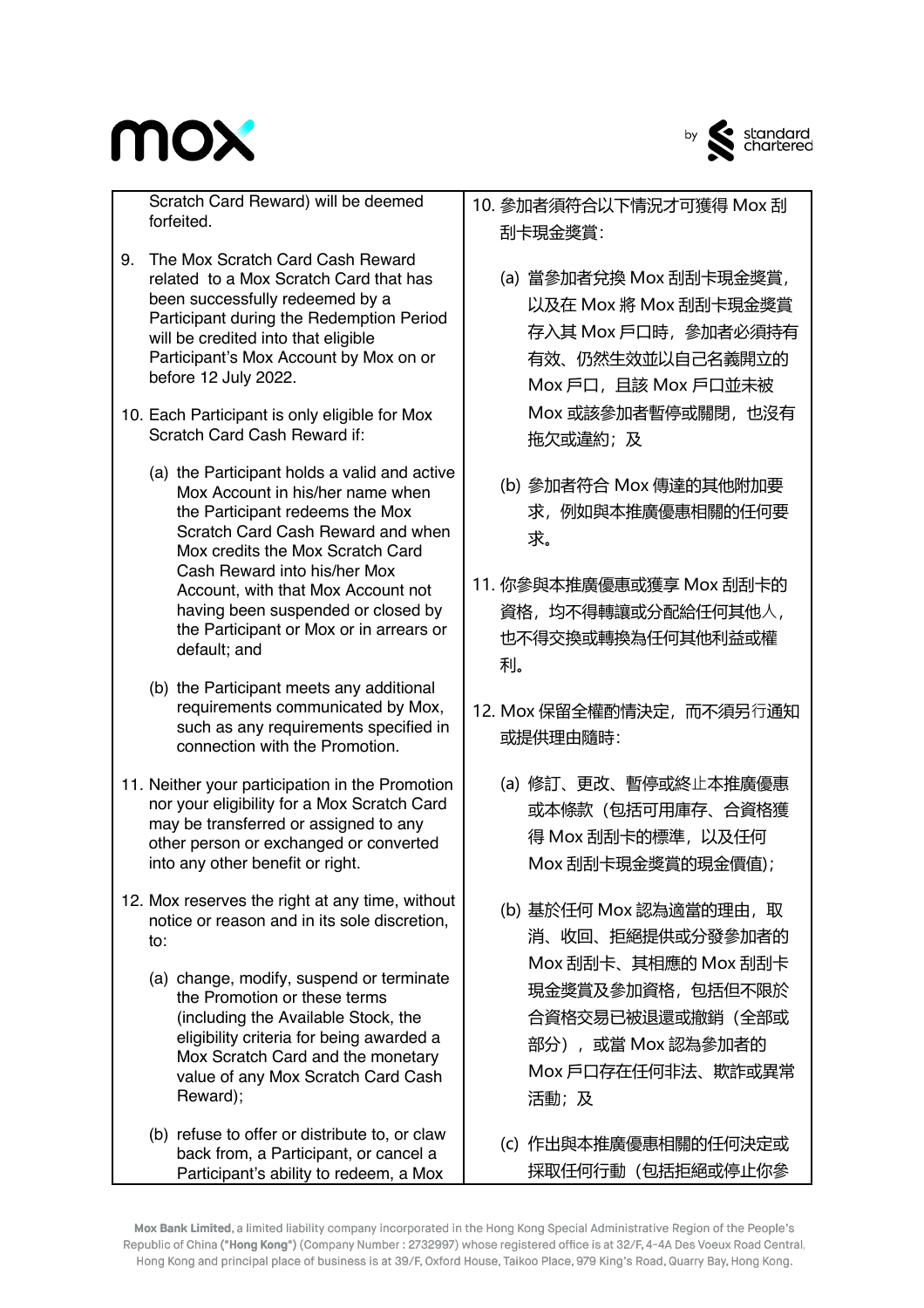## **MOX**



by standard<br>chartered

Scratch Card or Mox Scratch Card Cash Reward from a Participant for any reason Mox deems appropriate, including but not limited to where an Eligible Transaction has been refunded or reversed (in full or in part) or if Mox believes there is any illegal, fraudulent or abnormal activity on the Participant's Mox Account; and

(c) make any decision or take any action in connection with the Promotion (including to refuse or suspend your participation in the Promotion or determine whether the Promotion can or cannot be combined with any other offer or promotion).

Any such decision shall be conclusive and binding on you.

- 13. In circumstances of any network or technical error which causes or results in the loss of, or failure to reward, a Mox Scratch Card to a Participant on an Eligible Transaction, Mox may at its absolute discretion compensate any such impacted Participant with a cash reward equivalent to HKD10 for each such lost or missed Mox Scratch Card (by crediting such amount into such Participant's Mox Account). The crediting of any such cash reward for a lost or missed Mox Scratch Card will not count towards the maximum number of Mox Scratch Cards you can receive pursuant to these terms.
- 14. If dispute arises in connection with the Promotion, Mox and 7-Eleven's decisions are final.
- **15. To the extent permitted by laws and regulations:**
	- **(a) Mox and 7-Eleven, their respective affiliates and shareholders shall not be responsible for any loss suffered by you; and**
	- **(b) you shall release Mox and 7-Eleven, their respective affiliates and**

與本推廣優惠,決定本推廣優惠是否 可以與其他任何優惠或推廣優惠結合 使⽤)。

任何此等決定均應視為最終決定並對你具 有約束力。

- 13. 在出現任何網絡或技術錯誤而導致或引致 參加者遺失或未能獲取 Mox 刮刮卡的情 況下,Mox 可按其絕對酌情權向此等受影 響的相關合資格交易就每張遺失或錯失的 Mox 刮刮卡,以相當於港幣 10 元的現金 獎賞作出補償(把相應金額存入該參加者 的 Mox 戶口內)。因遺失或錯失 Mox 刮 刮卡而獲得的現金獎賞,將不會計入你根 據本條款可領取的 Mox 刮刮卡數量上 限。
- 14. 如就本推廣優惠有任何爭議, Mox 及 7-Eleven 保留最終決定權。
- **15. 在法律及法規允許的範圍內,就你對本推 廣優惠的參與或本條款所致或相關引起的 損失(包括拒絕向你提供或分發 Mox 刮 刮卡或 Mox 刮刮卡現金獎賞的任何決 定,或你未能收取或兌換 Mox 刮刮卡或 Mox 刮刮卡現金獎賞):**
	- **(a) Mox 及 7-Eleven、其個別關聯公司 及股東對你遭受的任何損失不承擔任 何責任;及**
	- **(b) 你須使 Mox 及 7-Eleven、其個別關 聯公司及股東免於由 Mox 及 7- Eleven、其個別關聯公司或股東提出 或針對 Mox 及 7-Eleven、其個別關 聯公司或股東的所有法律⾏動、法律 程序及索償,**

Mox Bank Limited, a limited liability company incorporated in the Hong Kong Special Administrative Region of the People's Republic of China ("Hong Kong") (Company Number: 2732997) whose registered office is at 32/F, 4-4A Des Voeux Road Central, Hong Kong and principal place of business is at 39/F, Oxford House, Taikoo Place, 979 King's Road, Quarry Bay, Hong Kong.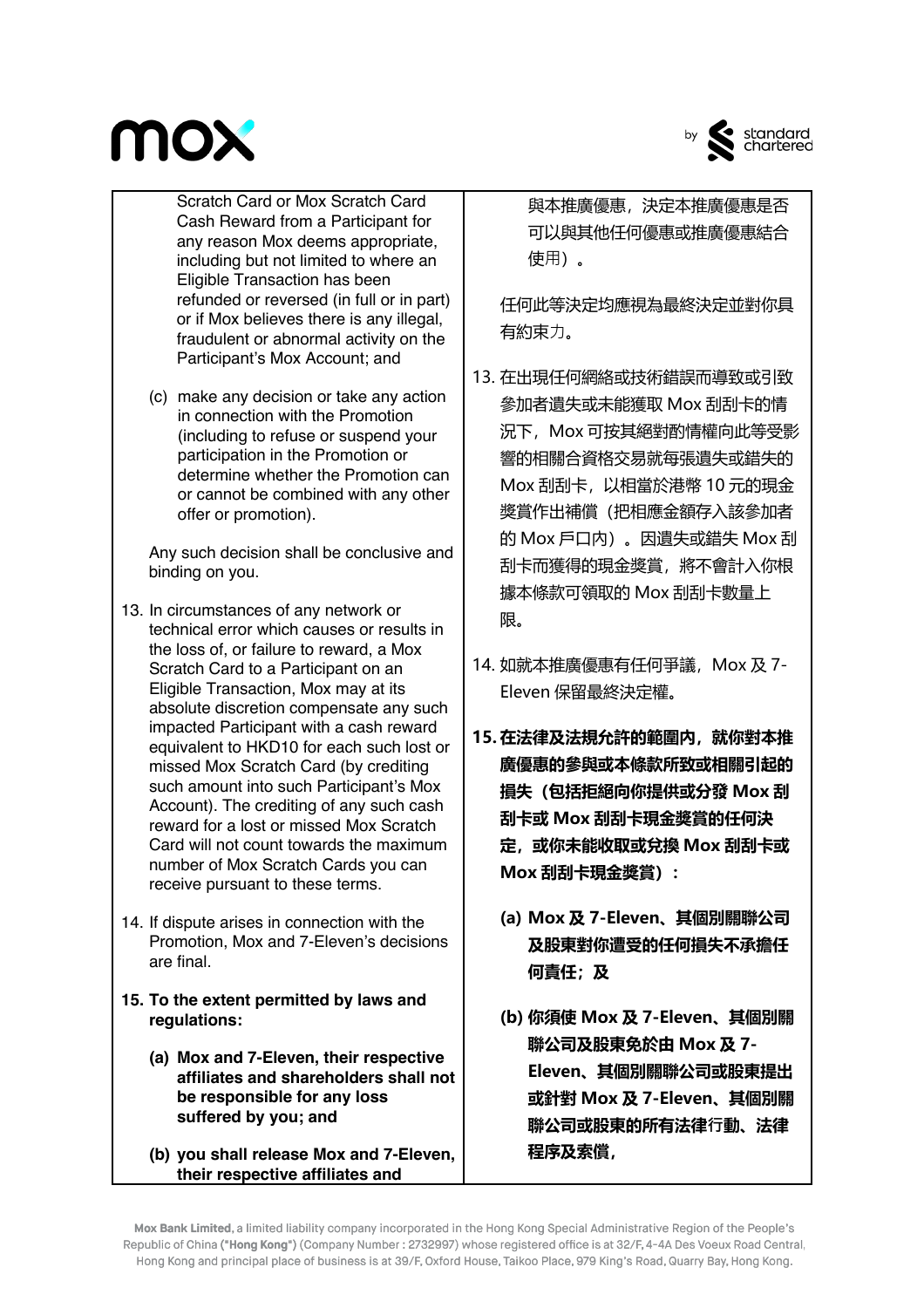## **MOX**



by standard<br>chartered

**shareholders from all actions, proceedings and claims which may be brought by or against Mox and 7-Eleven, their respective affiliates or shareholders, arising from or in connection with your participation in the Promotion (including any decision not to offer or distribute you, or your failure to receive or redeem, a Mox Scratch Card or Mox Scratch Card Cash Reward) or these terms,** 

**unless any such loss is due to Mox's, its affiliates' or shareholders' gross negligence, fraud or wilful default and only to the extent such loss is reasonably foreseeable and has arisen directly and solely from such gross negligence, fraud or wilful default.** 

**This clause 15 continues after the termination of these terms or the expiry of the Redemption Period.**

- 16. The Promotion does not constitute any offer, invitation or recommendation to any person to enter into any transaction.
- 17. Nothing under these terms or the Promotion will deem, imply or suggest that a person or entity is acting as an agent or representative of Mox or otherwise soliciting business on behalf of Mox.
- 18. A person who is not a party to these terms has no rights to enforce or enjoy the benefit of any of their provisions under the Contracts (Rights of Third Parties) Ordinance (Cap. 623) other than as set out in these terms.
- 19. These terms are governed in all respects by and construed in accordance with the laws of the Hong Kong Special Administrative Region of the People's Republic of China. The parties submit to the exclusive jurisdiction of the courts of the Hong Kong Special Administrative Region of the People's Republic of China.

**惟就直接及純粹因 Mox、其關聯公司或股 東的嚴重疏忽、欺詐⾏為或故意失責所引 致的合理可預見之損失除外。**

**本第 15 條在本條款或兌換期終⽌後繼續 有效。**

- 16. 本推廣優惠並不構成對任何人進行任何交 易的要約、邀請或推薦。
- 17. 本推廣優惠或本條款並未視作、暗示或表 示任何人或實體為 Mox 的代理或代表, 或以其他方式代表 Mox 招攬業務。
- 18. 並非本條款協議一方的人士無權按《合約 (第三者權利)條例》(香港法例第 623 章)執行本條款的任何條文,或享有本條 款的任何條文下的利益,除本條款另有列 出外。
- 19. 本條款在所有方面均受中華人民共和國香 港特別⾏政區法律的管限,並須根據中華 人民共和國香港特別行政區法律的解釋。 雙方得受中華人民共和國香港特別 行政區 法院的專屬管轄權管轄。
- 20. 本推廣優惠條款的英文與中文版本如有任 何不⼀致,概以英文版本為準。

21. 借定唔借? 還得到先好借。

最後更新:2022 年 6 月 15 日

Mox Bank Limited, a limited liability company incorporated in the Hong Kong Special Administrative Region of the People's Republic of China ("Hong Kong") (Company Number: 2732997) whose registered office is at 32/F, 4-4A Des Voeux Road Central, Hong Kong and principal place of business is at 39/F, Oxford House, Taikoo Place, 979 King's Road, Quarry Bay, Hong Kong.